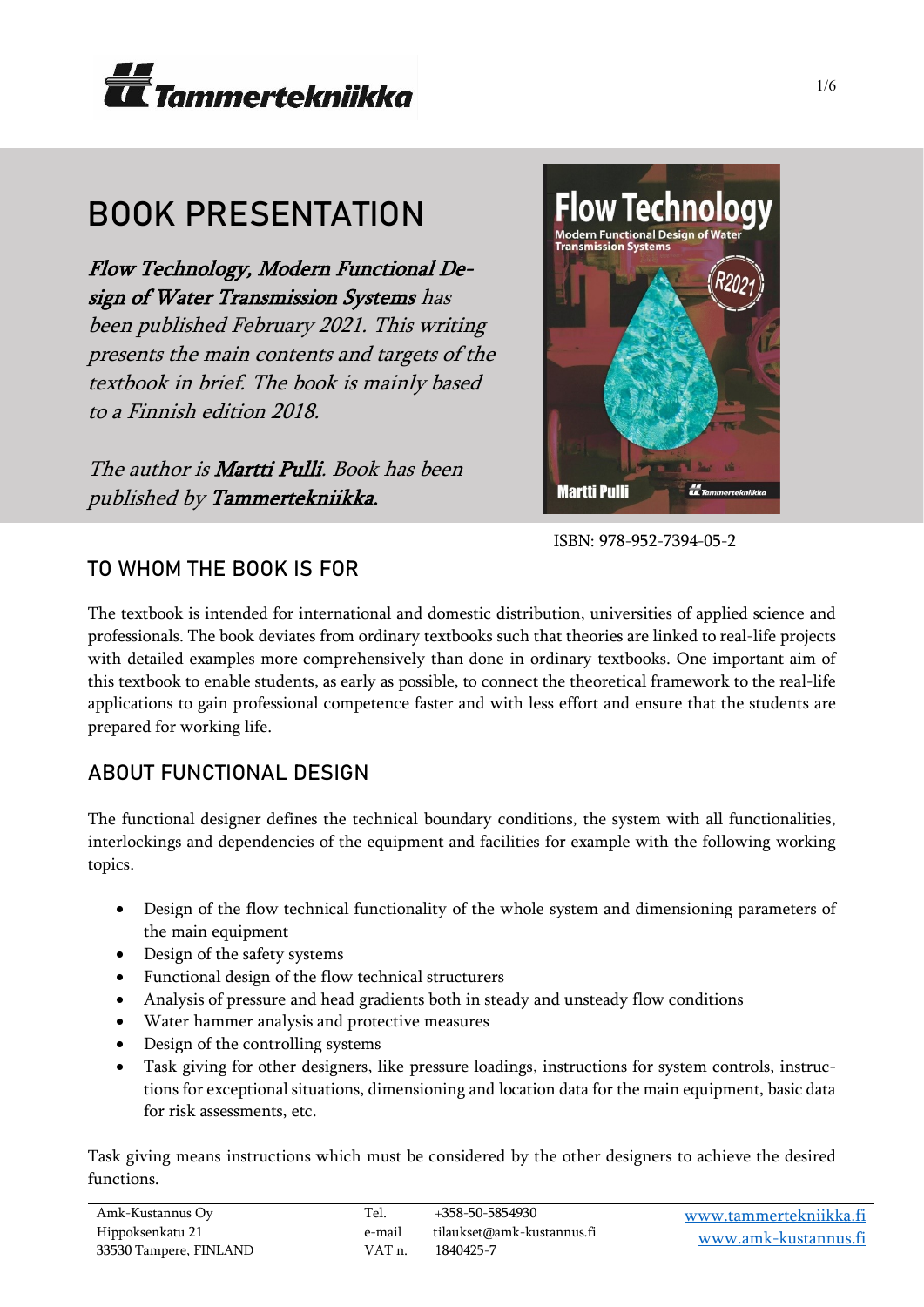

# DEFINITIONS AND FLOW TECHNICAL SPECIFIC NUMBERS

Theme related physics, flow technical machinery and equipment, structures, dimensioning parameters, and specific numbers are widely discussed in the book. Also, tools for the functional designer are discussed. The most important flow conditions i.e., steady, and unsteady state flow are defined mathematically, and various examples are presented. Theories for rigid and elastic flow conditions are devised.

# MODELING OF UNSTEADY FLOW CONDITIONS

Modern modelling uses subject-specific special software. However, the software user must have sufficient prior knowledge of the relevant technology as physics, and mathematics in order to recognise and interpret the results of the calculations and to understand the numerous related physical phenomena, events and their dependencies. Without this knowledge, the project may lead to decisions based on false interpretations and ultimately substantial damages. The book discusses many practical guidelines for the modeller to improve the reliability of the result.

Many of the modelled examples have been accompanied with simplified "manually computed" solution to improve the understanding of the method and phenomena. For example, surge phenomena, dynamic behaviour of check valves, flow dynamics of centrifugal pumps, water hammer calculations in elastic system, etc.

Modelling of water hammer situations and their mitigation are an essential part of the textbook. Ordinary and special reasons for water hammer and their mitigation are illustrated. Important matters on the accuracy and reliability of the computations are presented, for example selection of correct time step dt (numerical method) is discussed comprehensively to prevent faulty results and interpretations. Figure 2.3 presents a case where step time too long caused remarkable error due to large scale cavitation in the pipeline.



Figure 2.3 The Significance of the Time Step dt for the Calculation Accuracy in Rapid Changes.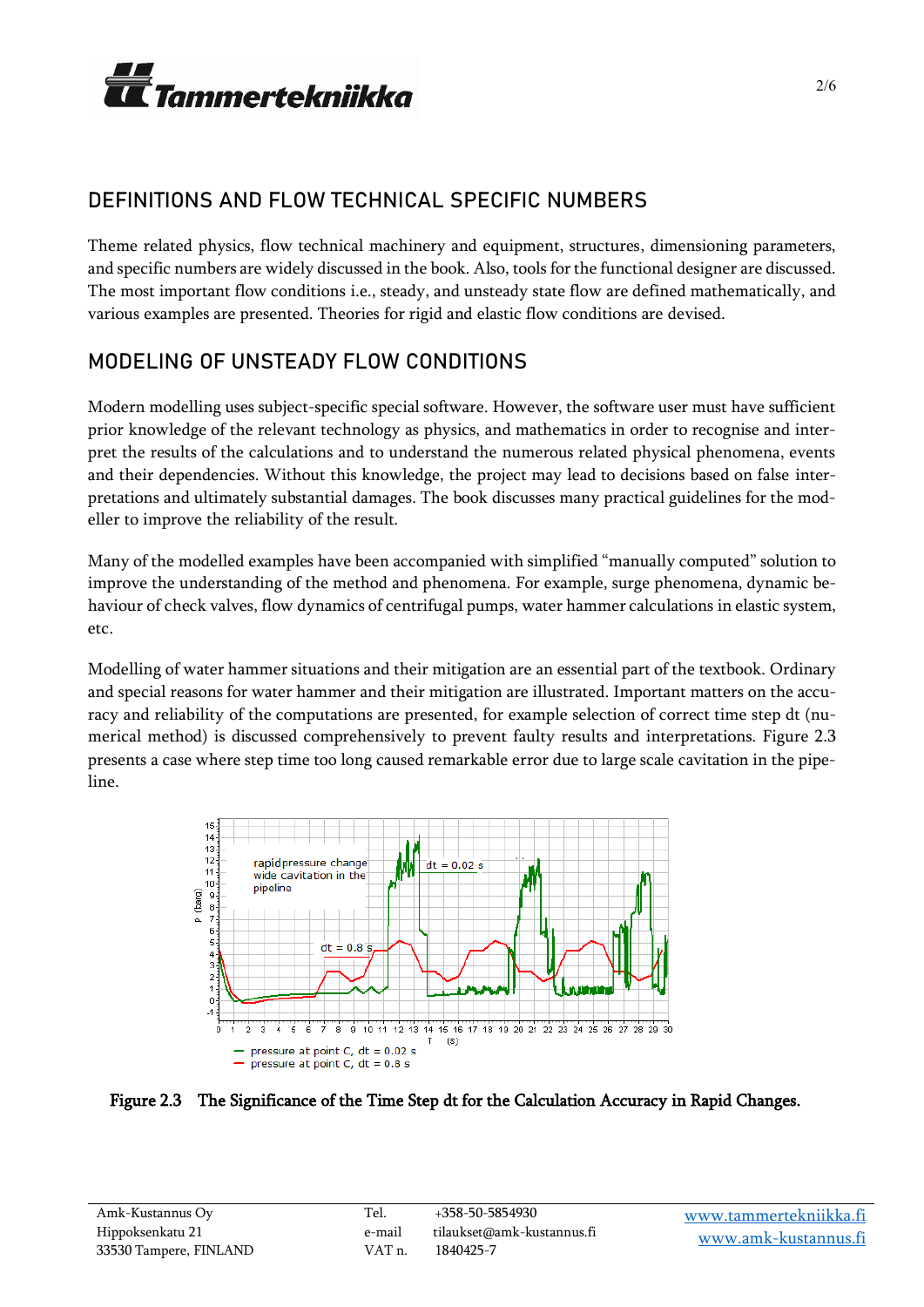

### FLOW TECHNICAL EQUIPMENT, LIQUID AND STRUCTURAL DYNAMICS

Equipment, machines, and other components are illustrated in depth. For example, stable and unstable capacity curves of centrifugal pumps and complete pump model according to Suter curves are discussed with examples and explanations. Cavitation both steady state and dynamic state cases of pumps, pipelines, valves, and hydraulic structures are discussed. Dynamic loads on pipes and structures are presented as one of many topics in the book. Air accumulating in the pipelines and the negative effect are discussed widely. Figure 2.58 presents unevenly distributed air effect on water hammers.



#### Figure 2.58 The Changes in the Pressure and Flow Rate States Calculated by Using the Method of Characteristics.

#### ABOUT ENERGY EFFICIENCY

Energy efficiency issues have been lately discussed widely and detailly due to its high importance. Pumping processes in water technology; communal and industrial, are remarkably energy users, and thus developing these processes may save huge amount of energy. It is researched that electric motors consume about 70% of all electrical energy in Europe, 22% of which are used in pumping applications. With different kind of equipment and control solutions possible energy saving could be 30…50% in pumping systems. This is due to, that the total efficiency of the existing pumping systems is only 40 %<sup>1</sup> or less.

<sup>1</sup> study report ISBN 978-952-214-982-4, Technical University of Lappeenranta, LUT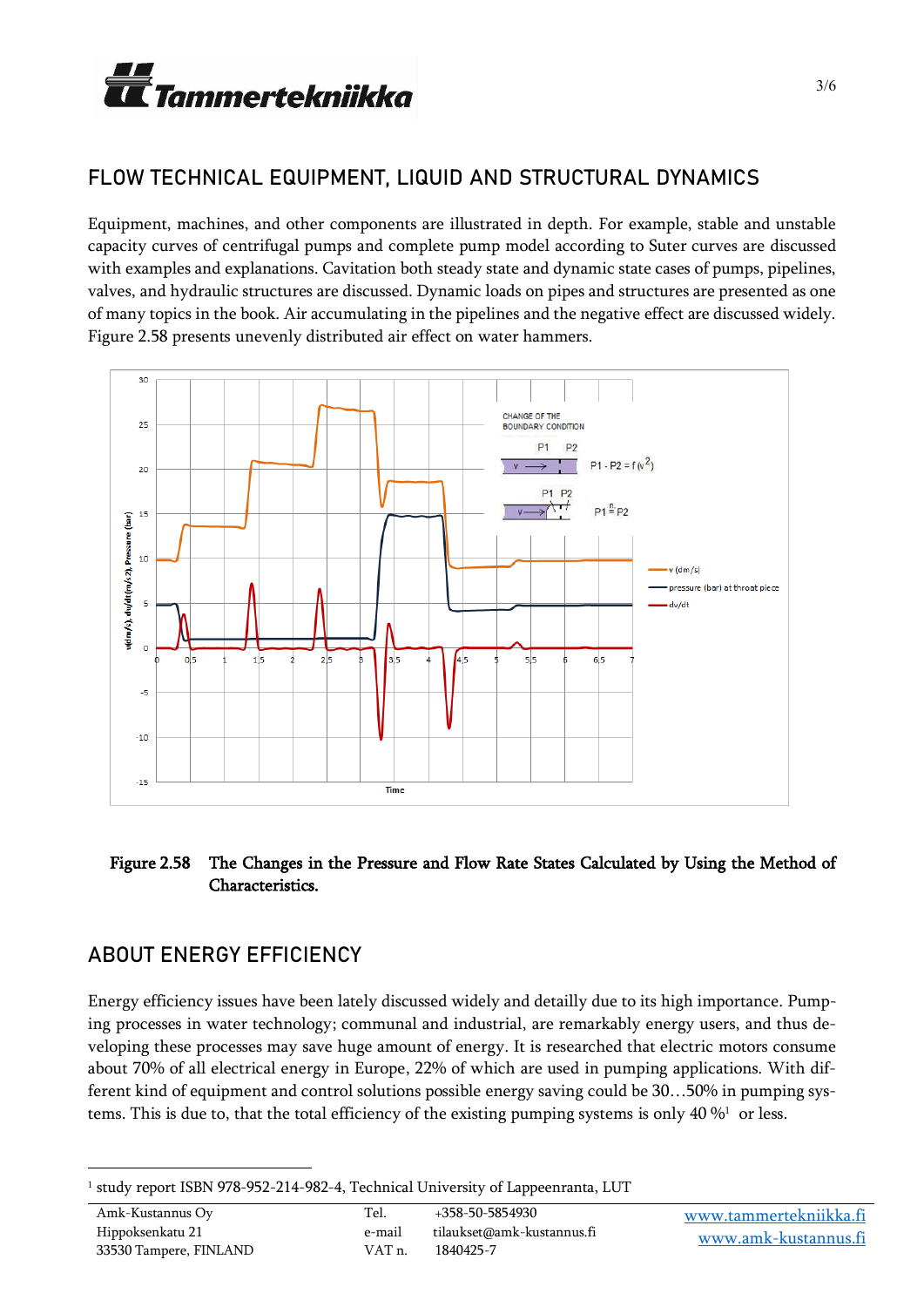

There are plenty of examples on energy efficiency and related topics discussed in the book. A table presenting observations, causes and corrective measures about most common cases is a good tool for the engineer.

Figure 4.35 presents the specific number of energy efficiency in an unrepaired and repaired pumping station while conditions change in the pumping environment. The specific number is detailly described in the book.



#### Figure 4.35 The Specific Number of the Energy Efficiency at the Pumping Station ETpu = f(t).

Energy recovery from a gravity main using small hydro-power plant is illustrated with a real-world case. Different kinds of turbines and their application areas are discussed widely. Figure 2.87 presents an impulse turbine plant located at the end of DN1200/60 km gravity main in South West Finland.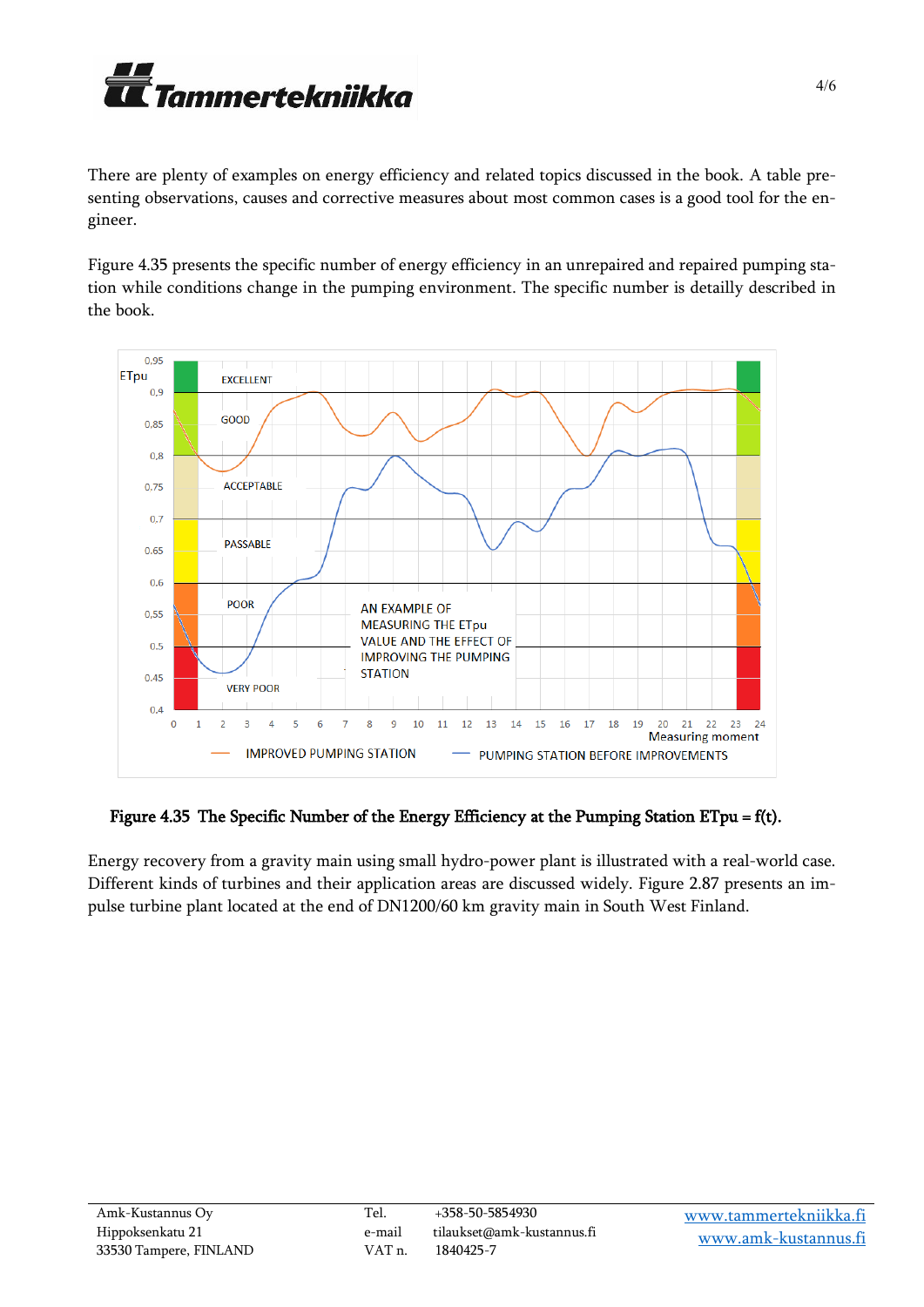



Figure 2.87 A Crossflow Turbine at the Discharge End of a Long Gravity Line.

# CONTROL TECHNOLOGY, DYNAMIC MODELLING

The modelling and analysis of the effects of the control functions, the resultant hydraulic responses and the reaction responses impacting the control systems are extremely demanding tasks. The best and most realistic dynamic models can be achieved by using modelling software that are based on the method of characteristics or equivalent behaviour that consider the elastic and inertial properties of the system. This topic is widely discussed in the book.

# DAMAGE AND MALFUNCTION ANALYSES

Modelling software can be used to reconstruct the damage or malfunction event to find the causes for the damages or malfunctions.

According to the author's experience the reconstruction has enabled several damage analyses to locate the malfunctions and damages of significant water transmission systems (cooling water systems, fire water/sprinkler, raw water tunnel systems, wastewater discharge systems of the processing industry, etc.) The design, reliability and efficiency of the corrective measures adopted based on the fault analysis improve significantly after the actual cause of the fault has been established.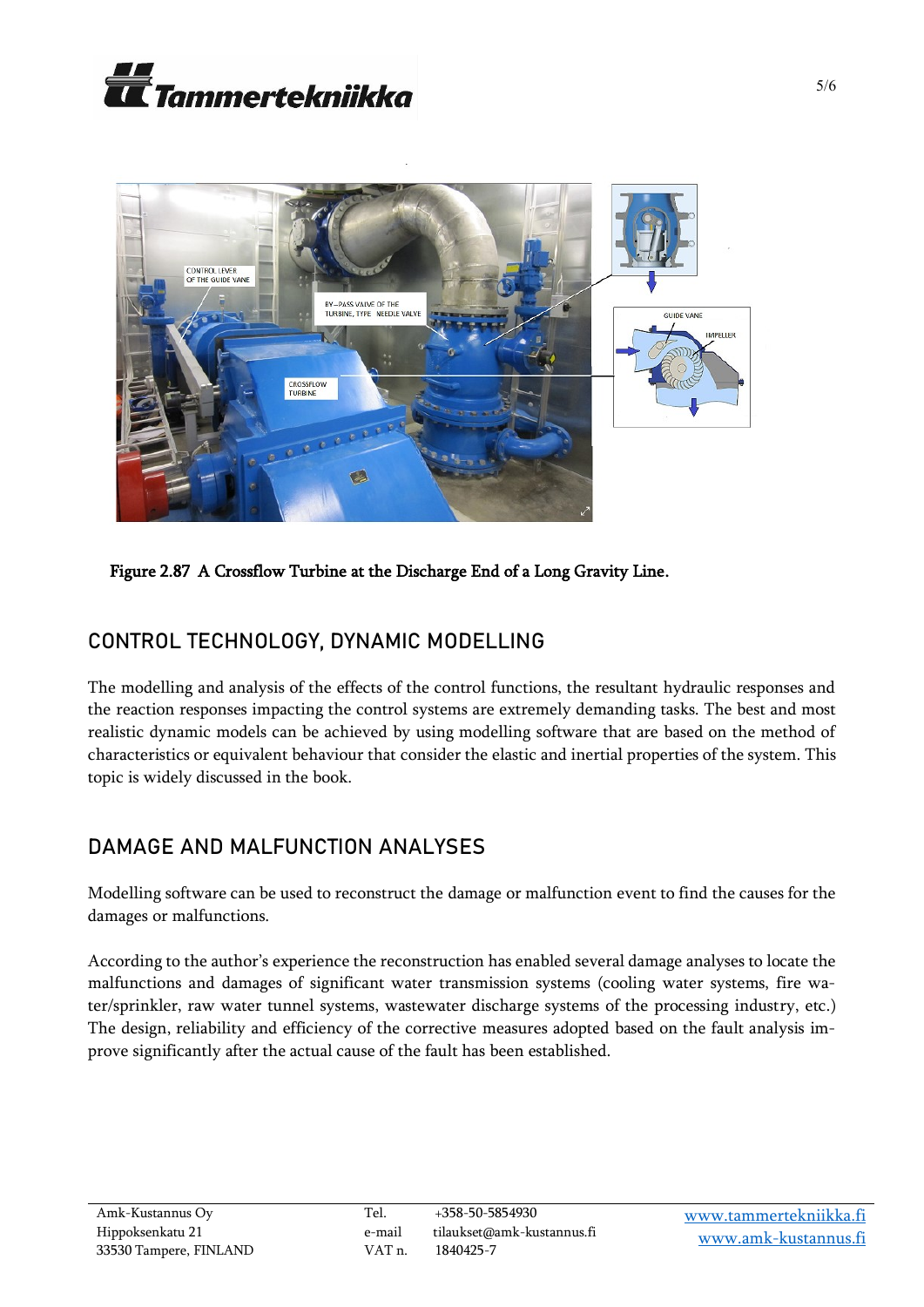

#### EXAMPLES USED IN THE TEXTBOOK

There are plenty of functional design examples discussed in the book. The examples are connected to the theoretical framework and the real-life applications, for example to whole water distribution systems, partial processes, energy efficiency topics and their improvement measures and several special tasks.

#### THEORETICAL TOPICS

The final chapter presents devising of the methods used in unsteady state computations e.g., the method of characteristics, which is widely tested and proved as reliable method. The method is used almost in all remarkable modelling software. The user however must be aware of the application areas and limitations and boundary conditions of the method to be able correctly to interpret the results. There are plenty of instructions concerning this matter presented in the book.

#### AUTHOR

During his work at Finnish consulting firms (Vesi Hydro Oy, Soil and Water Ltd. and Pöyry Environment Oy), Martti Pulli specialised in hydraulics and machinery design, which are central to managing water transmission systems and flow rates. He has extensive experience in areas such as the functional review, design and failure analysis of long pipelines and their connected pumping and control stations.

Pulli has provided special reviews and designs for several notable municipal and industrial projects both in Finland and abroad as well as published numerous articles on flow technology in professional journals.



He was involved in the functional design of water transmission systems and worked as an expert on various project-related matters for the Turku Region Water Ltd. artificially recharged groundwater project. Another significant duty included the hydraulic grade line and operation analysis and various expert work for the extensive renovation of the Päijänne Water Tunnel. His special task entailed the feasibility analysis and functional design to ensure energy recovery in large and long potable water pipelines by using water turbines. This work also involved tasks such as the functional modelling of the turbine operation in different operating conditions and fault situations.

While working at Pöyry Environment Oy, Pulli's duties also expanded to large-scale, international projects.

#### Flow Technology book is available in our webstore: https://www.amk-kustannus.fi/p/flowtechnology

Amk-Kustannus Oy Hippoksenkatu 21 33530 Tampere, FINLAND

VAT n. 1840425-7

[www.tammertekniikka.fi](http://www.tammertekniikka.fi/) [www.amk-kustannus.fi](http://www.amk-kustannus.fi/)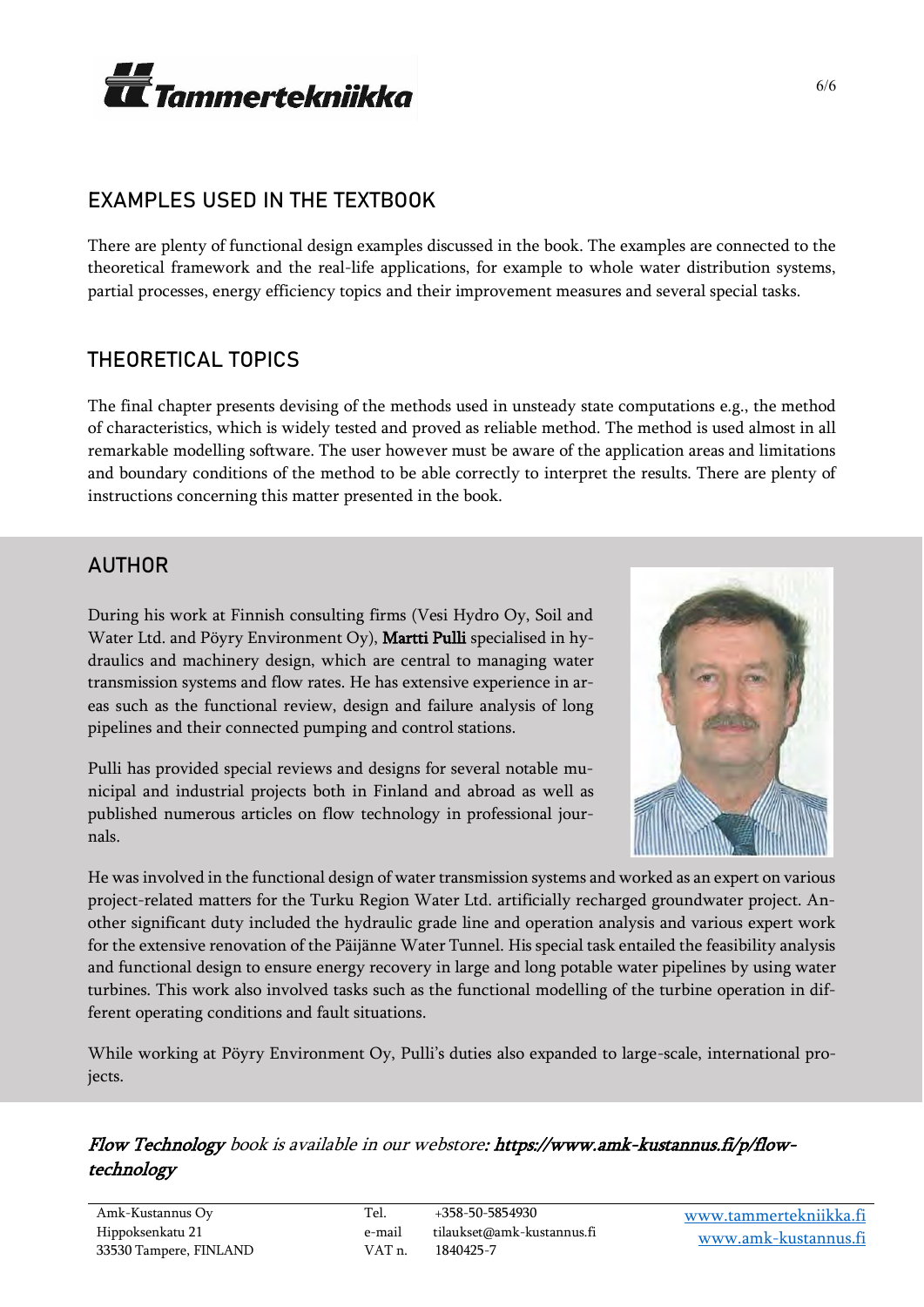# FLOW TECHNOLOGY Modern Functional Design of Water Transmission **Systems**

Martti Pulli



FINLAND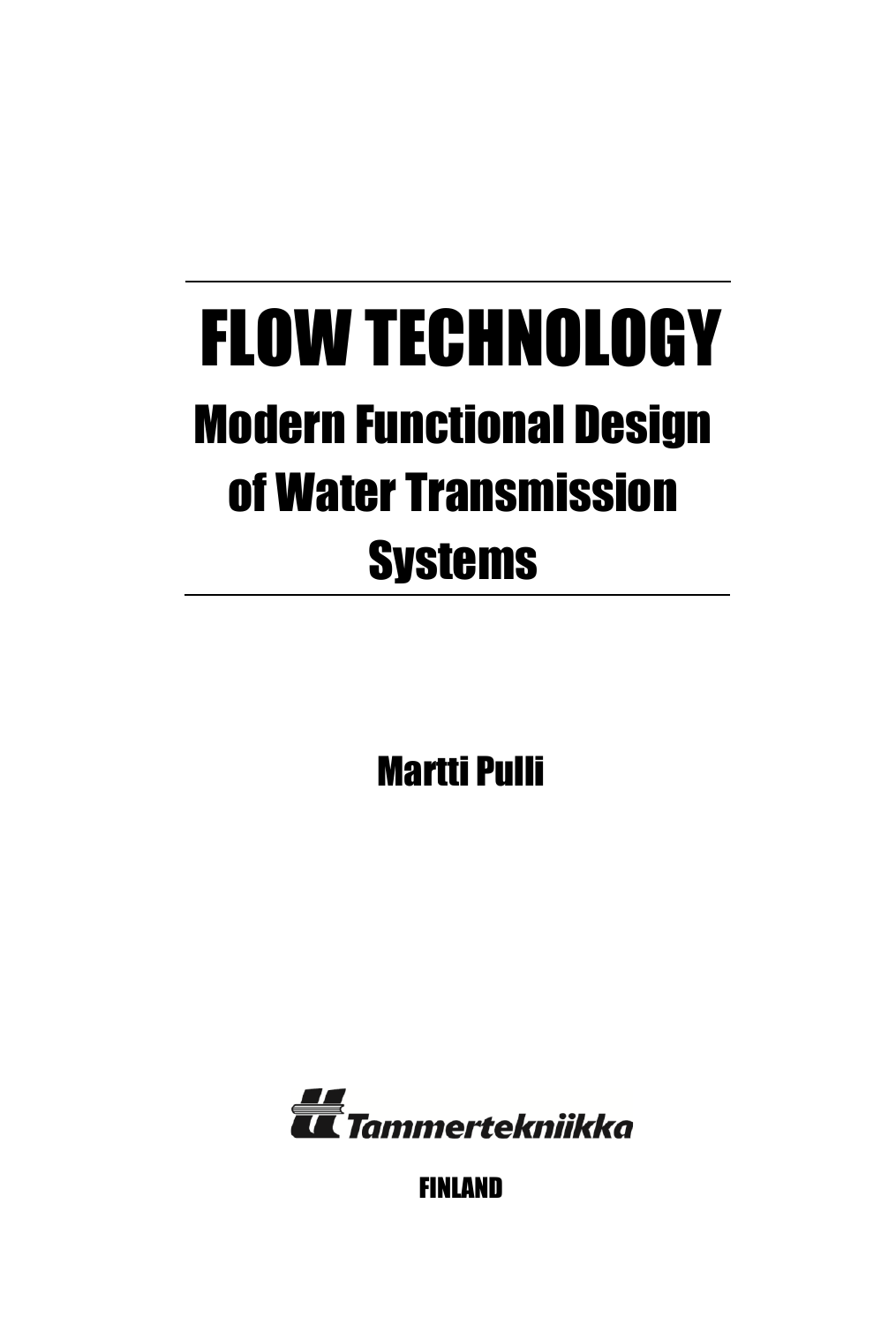# FLOW TECHNOLOGY **Modern Functional Design of Water Transmission Systems**

Copyright: Martti Pulli and Tammertekniikka, 2021

All rights reserved. No part of this publication may be reproduced, or stored in a database or retrieval system, or transmitted, in any form or by any means, electronic, mechanical, photocopying, recording, or otherwise, without the prior written permission of the publisher. Printed in Finland, EU.

Author: Martti Pulli Translated by: Salli Hakola Cover: Jan Soppela Design: Lauri Hietalahti

#### **PUBLISHER**

Amk-Kustannus Oy, Tammertekniikka PL 40, 33541 Tampere FINLAND - EU +358-50-585 4930

Email tilaukset@tammertekniikka.fi www.tammertekniikka.fi

1. release, February 2021

ISBN-13: 978-952-7394-05-2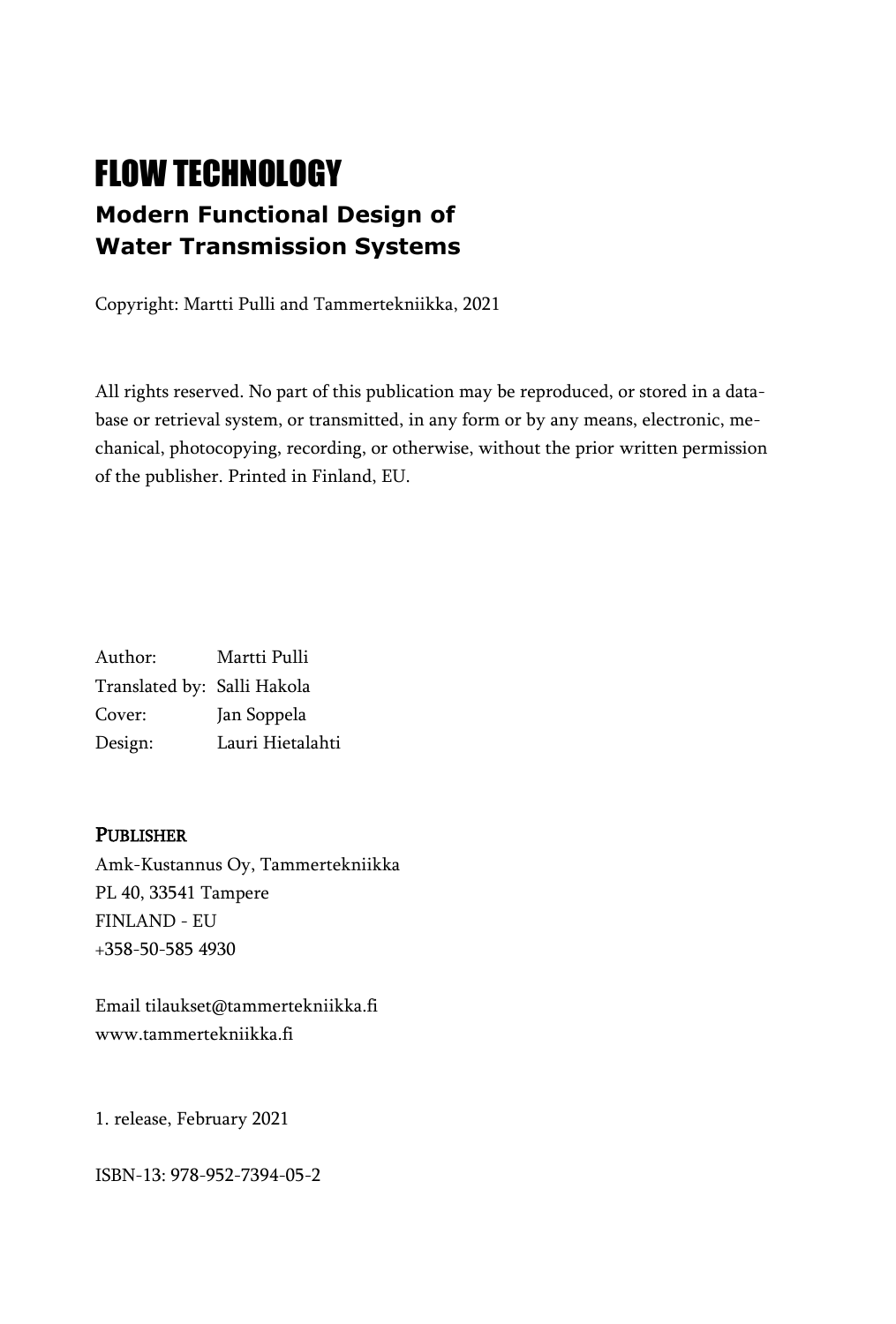#### To my Anneli

#### WE THANK THE FOLLOWING COMPANIES FOR THE MATERIAL SUPPORT:

Pöyry Environment Oy Turun Seudun Vesi Oy Ylä-Savon Vesi Oy

We would like to extend our gratitude to the team at Deltares for their valuable comments

#### THE FOLLOWING PARTIES HAVE SUPPORTED THE WRITING OF THIS BOOK:

AFRY Finland Oy AVK Finland Oy AxFlow Oy Econet Group Ltd Fluidit Ltd KSB Group Oy Lining Ab Mamec Oy NOREVA GmbH Pipelife Finland Oy SGN Tekniikka Oy Stressfield Oy Sulzer Pumps Finland Oy Teknopump Oy, industrial pumps Ulefos Oy Uponor Infra Oy

Deltares Independent institute for applied research in the field of water and subsurface.

Oy Säätö Ab Independent representative and distributor of valves and process instruments for industrial use.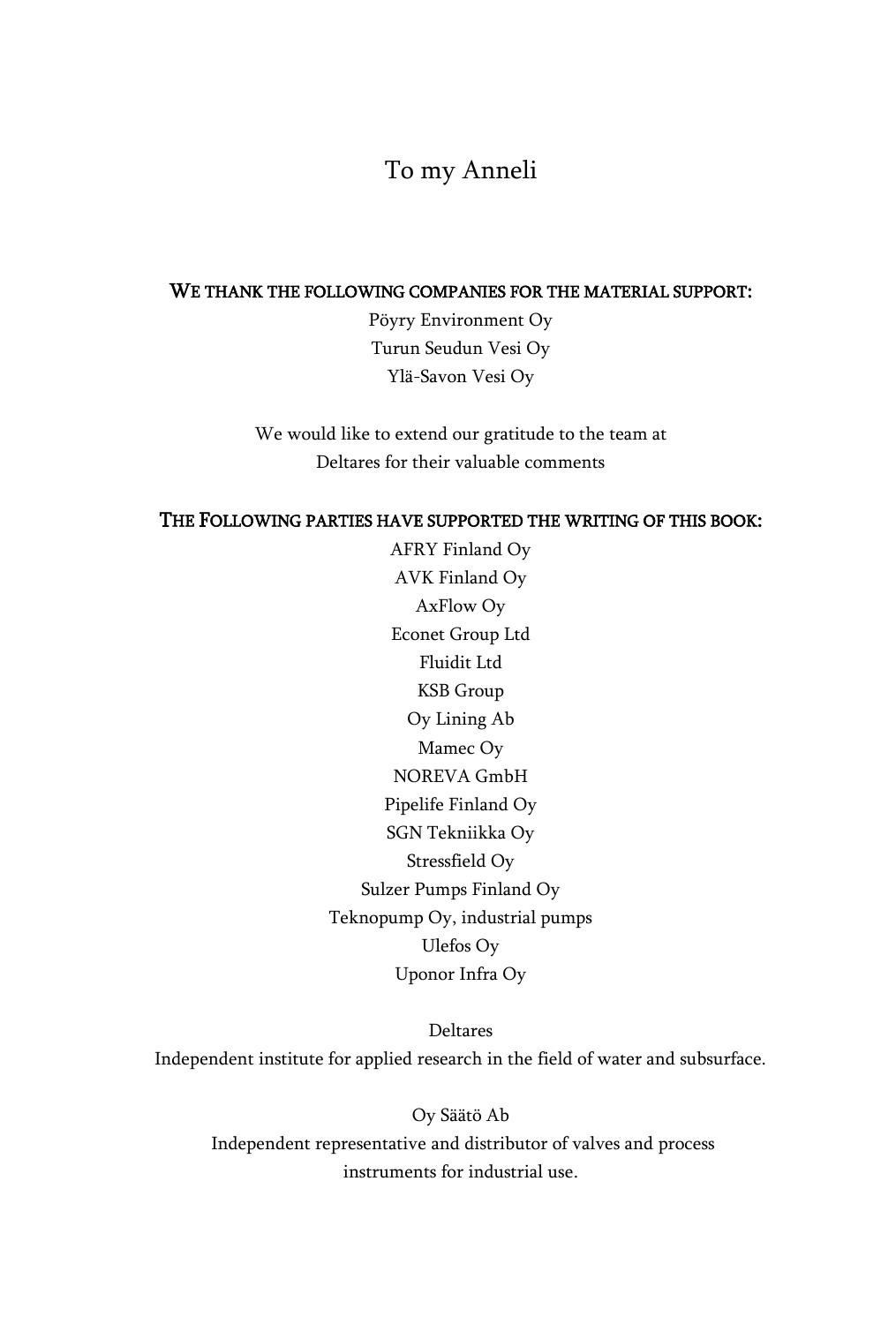#### ABOUT THE AUTHOR

During his work at Finnish consulting firms (Vesi Hydro Oy, Soil and Water Ltd. and Pöyry Environment Oy), Martti Pulli specialised in hydraulics and machinery design, which are central to managing water transmission systems and flow rates. He has extensive experience in areas such as the functional review, design and failure analysis of long pipelines and their connected pumping and control stations.

Pulli has provided special reviews and designs for several notable municipal and industrial projects both in Finland and abroad as well as published numerous articles on flow technology in professional journals.

He was involved in the functional design of water transmission systems and worked as an expert on various project-related matters for the Turku Region Water Ltd. artificially recharged groundwater project. Another significant duty included the hydraulic grade line and operation analysis and various expert work for the extensive renovation of the Päijänne Water Tunnel. His special task entailed the feasibility analysis and functional design to ensure energy recovery in large and long potable water pipelines by using water turbines. This work also involved tasks such as the functional modelling of the turbine operation in different operating conditions and fault situations.

While working at Pöyry Environment Oy, Pulli's duties also expanded to large-scale, international projects.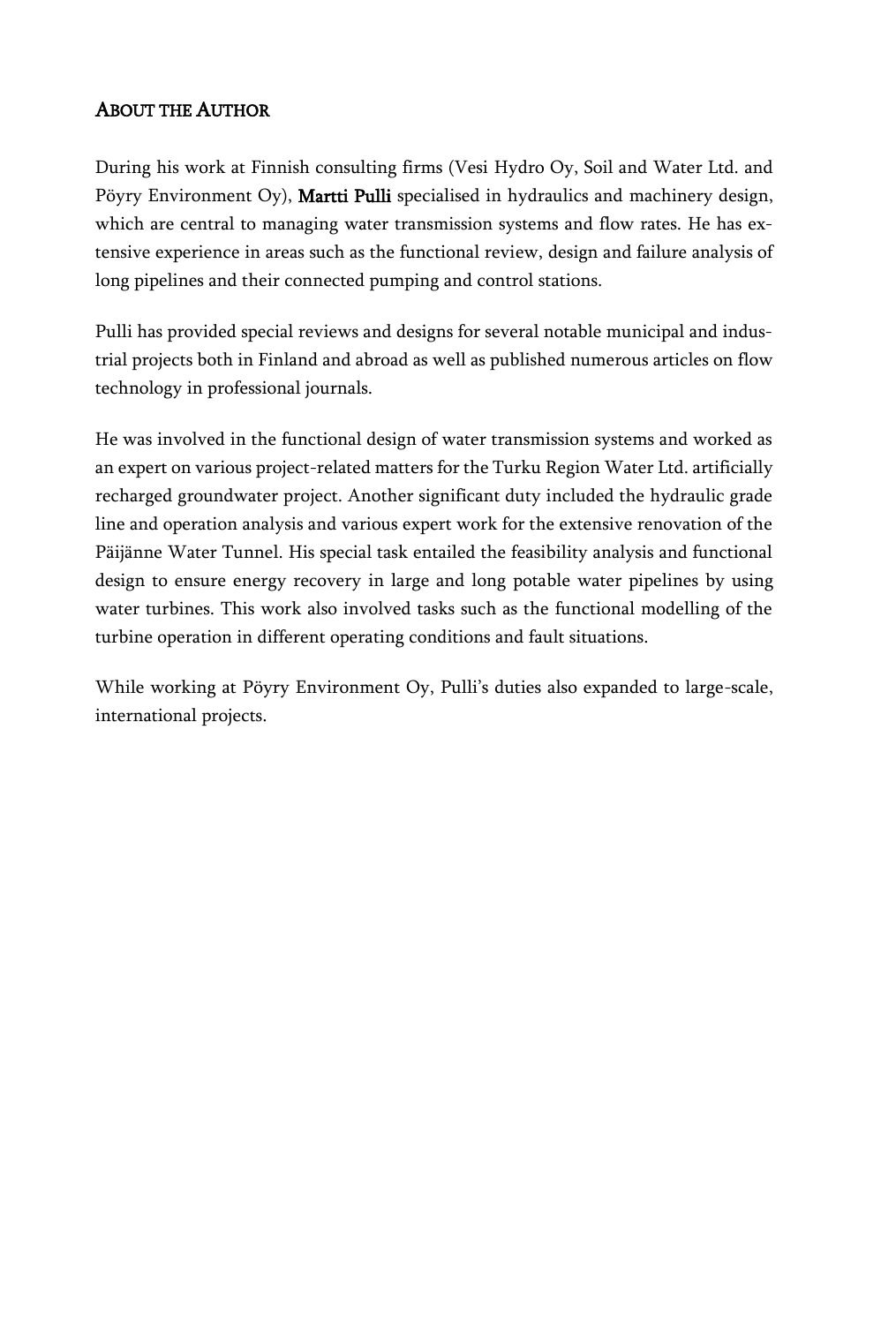#### **CONTENTS**

| 1              | <b>INTRODUCTION</b>                                                         | 11  |
|----------------|-----------------------------------------------------------------------------|-----|
| $\overline{2}$ | FLOW TECHNICAL FUNCTIONAL DESIGN: THEORY, DEVICES AND<br><b>TERMINOLOGY</b> | 15  |
| 2.1            | FLOW TECHNICAL TERMINOLOGY                                                  | 19  |
| 2.1.1          | <b>Flow States</b>                                                          | 19  |
| 2.1.2          | Methods Used for Analysing Flow States                                      | 21  |
| 2.1.3          | Cavitation                                                                  | 32  |
| 2.2            | WATER HAMMERS AND THEIR CONTROL                                             | 40  |
| 2.2.1          | The Water Hammer Phenomenon in an Elastic System                            | 40  |
| 2.2.2          | Dangerous Water Hammer                                                      | 44  |
| 2.2.3          | The Most Common Functional Causes For Dangerous                             |     |
|                | <b>Water Hammer</b>                                                         | 45  |
| 2.2.4          | Structural Causes for the Probability of Water Hammer                       | 47  |
| 2.2.5          | Water Hammer Control, Systems, Devices and                                  |     |
|                | <b>Their Applications</b>                                                   | 50  |
| 2.2.6          | Special Cases Related to the Water Hammer Phenomenon                        | 73  |
| 2.3            | THE PROPERTIES AND SPECIFIC NUMBERS OF CENTRIFUGAL                          |     |
|                | <b>PUMPS</b>                                                                | 79  |
| 2.3.1          | The Affinity Parabola and Its Significance                                  | 79  |
| 2.3.2          | The Specific Speed                                                          | 84  |
| 2.3.3          | <b>Characteristic Curves</b>                                                | 85  |
| 2.3.4          | Suter Curves and Their Significance-The Complete                            |     |
|                | Pump Model                                                                  | 89  |
| 2.4            | <b>DRIVING MOTORS</b>                                                       | 97  |
| 2.4.1          | The Electric Motor                                                          | 97  |
| 2.4.2          | <b>Internal-Combustion Engines</b>                                          | 102 |
| 2.5            | PIPES IN RELATION TO FUNCTIONAL DESIGN                                      | 109 |
| 2.5.1          | <b>Head Loss</b>                                                            | 109 |
| 2.5.2          | Pipe Roughness                                                              | 111 |
| 2.5.3          | Pipe and Water Elasticity                                                   | 112 |
| 2.5.4          | Dynamic Forces Impacting the Pipeline and Structures                        | 118 |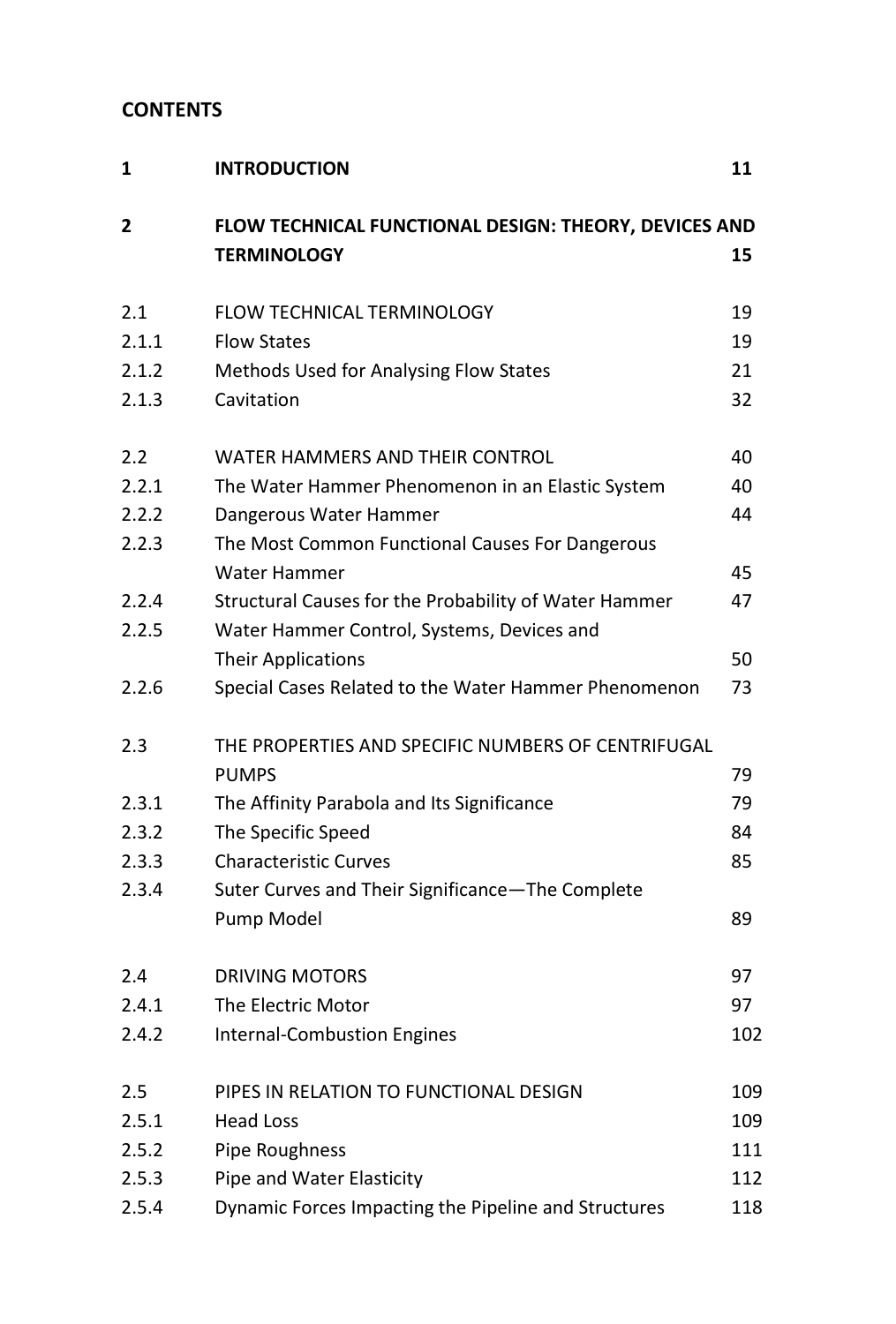| 2.5.5 | Principles for Determining the Dynamic Forces Impacting     |     |
|-------|-------------------------------------------------------------|-----|
|       | <b>Structures</b>                                           | 121 |
| 2.5.6 | <b>Important Factors in Designing Thin-Walled Pipelines</b> | 123 |
| 2.6   | AIR RELEASE VALVES AND ISSUES CAUSED BY AIR                 | 128 |
| 2.6.1 | <b>General Information</b>                                  | 128 |
| 2.6.2 | Air Entrapped in Water                                      | 128 |
| 2.6.3 | <b>Adverse Effects</b>                                      | 129 |
| 2.6.4 | The Analytical Determination of Critical Points             | 135 |
| 2.6.5 | Different Requirements Set by Operational Situations for    |     |
|       | <b>Air Release Valves</b>                                   | 136 |
| 2.6.6 | Protecting the Pipeline from Overpressure And Vacuum        |     |
|       | By Using Special Air Valves                                 | 139 |
| 2.6.7 | Air Valve Operation in Wastewater Lines                     | 142 |
| 2.7   | SHUT-OFF AND CONTROL VALVES                                 | 143 |
| 2.7.1 | <b>General Definitions</b>                                  | 143 |
| 2.7.2 | The Flow Technical Properties of Valves                     | 143 |
| 2.7.3 | The General Selection of a Valve Based on the               |     |
|       | <b>Characteristic Curve</b>                                 | 147 |
| 2.7.4 | The Most Common Valve Types and Their Applications          | 147 |
| 2.7.5 | The Special Properties of Valve Types and Their Operation   | 149 |
| 2.7.6 | <b>Special Valves</b>                                       | 153 |
| 2.7.7 | Valve Application At Different Facilities                   | 156 |
| 2.7.8 | <b>Check Valves</b>                                         | 160 |
| 2.8   | <b>ENERGY RECOVERY FROM TRANSMISSION SYSTEMS</b>            | 173 |
| 2.8.1 | <b>General Information</b>                                  | 173 |
| 2.8.2 | <b>General Information on Turbine Types</b>                 | 173 |
| 2.8.3 | The Areas of Application for Different Turbine types        | 175 |
| 2.8.4 | The Special Features of Designing Turbine Stations          | 175 |
| 3     | THE TOOLS OF A DESIGN ENGINEER                              | 183 |
| 3.1   | <b>GENERAL INFORMATION</b>                                  | 184 |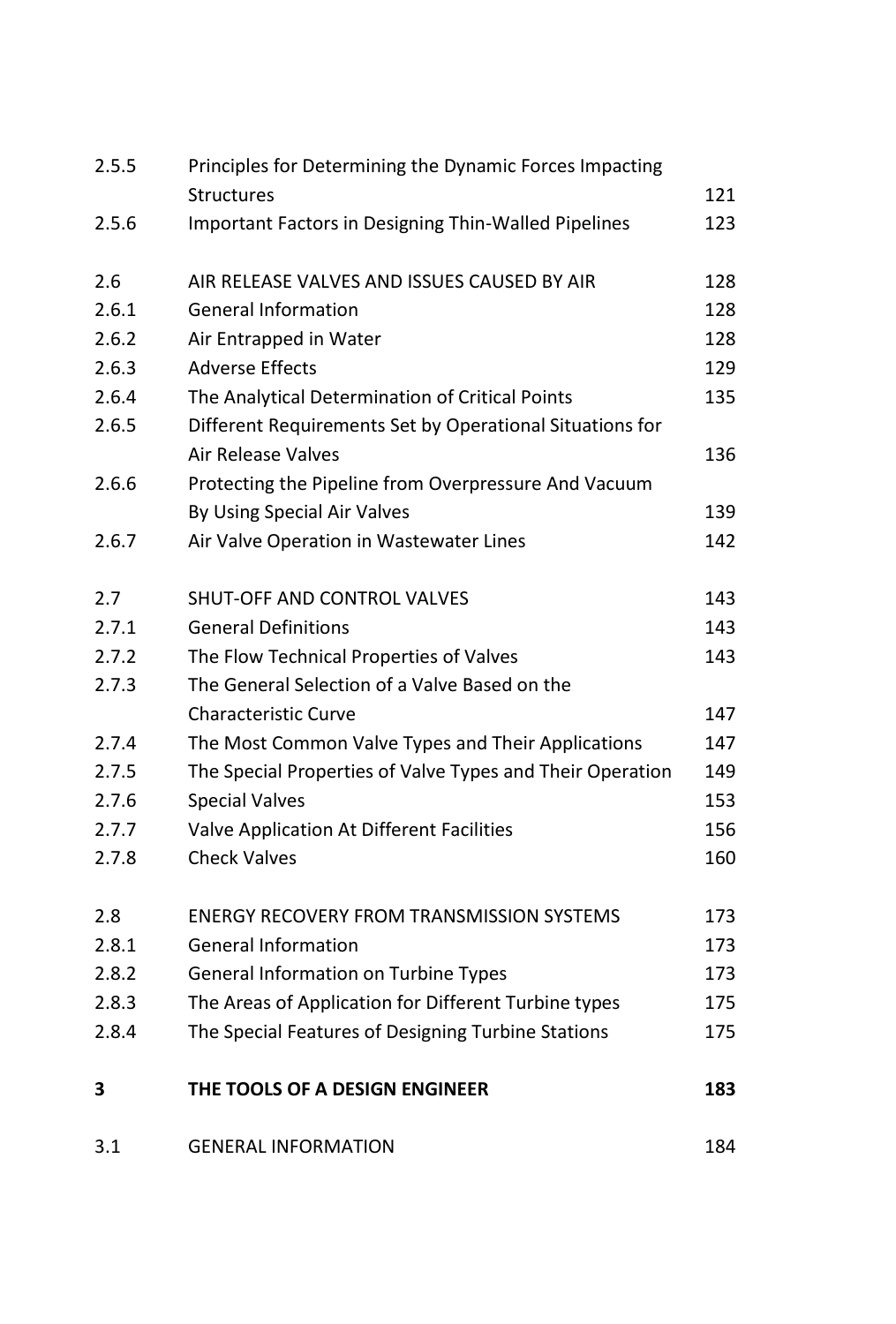| 3.2   | THE TOOLS AND THE RELIABILITY OF THE IMPLEMENTATION AND        |     |
|-------|----------------------------------------------------------------|-----|
| 3.2.1 | <b>METHODS</b><br><b>General Information</b>                   | 184 |
| 3.2.2 |                                                                | 184 |
|       | General Properties and Quality Requirements of the<br>Software | 186 |
|       |                                                                |     |
| 3.3   | FLOW TECHNICAL COMPONENTS OF THE SOFTWARE                      | 186 |
| 3.3.1 | The Structure of the Functional and Hydraulic Schemes          | 186 |
| 3.3.2 | The Hydraulic Boundary Conditions                              | 187 |
| 3.3.3 | <b>Hydraulic Components</b>                                    | 191 |
| 3.4   | <b>CONTROL TECHNICAL COMPONENTS</b>                            | 199 |
| 3.4.1 | <b>General Information</b>                                     | 199 |
| 3.4.2 | Definitions and Terminology of the Control Process             | 200 |
| 3.4.3 | <b>PID Control</b>                                             | 201 |
| 3.4.4 | <b>Components and Functions</b>                                | 205 |
| 3.4.5 | Examples                                                       | 206 |
| 3.5   | THE REDUCTION OF MODELS                                        | 209 |
| 3.5.1 | <b>General Information</b>                                     | 209 |
| 3.5.2 | An Example of Reducing Pumps                                   | 210 |
| 3.5.3 | An Example of Reducing Pipelines                               | 211 |
| 3.6   | <b>FUTURE PROSPECTS</b>                                        | 216 |
| 4     | <b>FUNCTIONAL DESIGN</b>                                       | 219 |
| 4.1   | THE MAIN OBJECTIVES AND AIM OF FUNCTIONAL DESIGN               | 220 |
| 4.2   | THE BEGINNING OF FUNCTIONAL DESIGN                             | 221 |
| 4.2.1 | <b>General Information</b>                                     | 221 |
| 4.2.2 | <b>Initial Data</b>                                            | 223 |
| 4.3   | EXTERNAL AND INTERNAL TASK GIVING                              | 224 |
| 4.4   | THE PRELIMINARY DESIGN OR REPORT                               | 225 |
| 4.5   | THE FINAL DESIGN AND REPORTS                                   | 226 |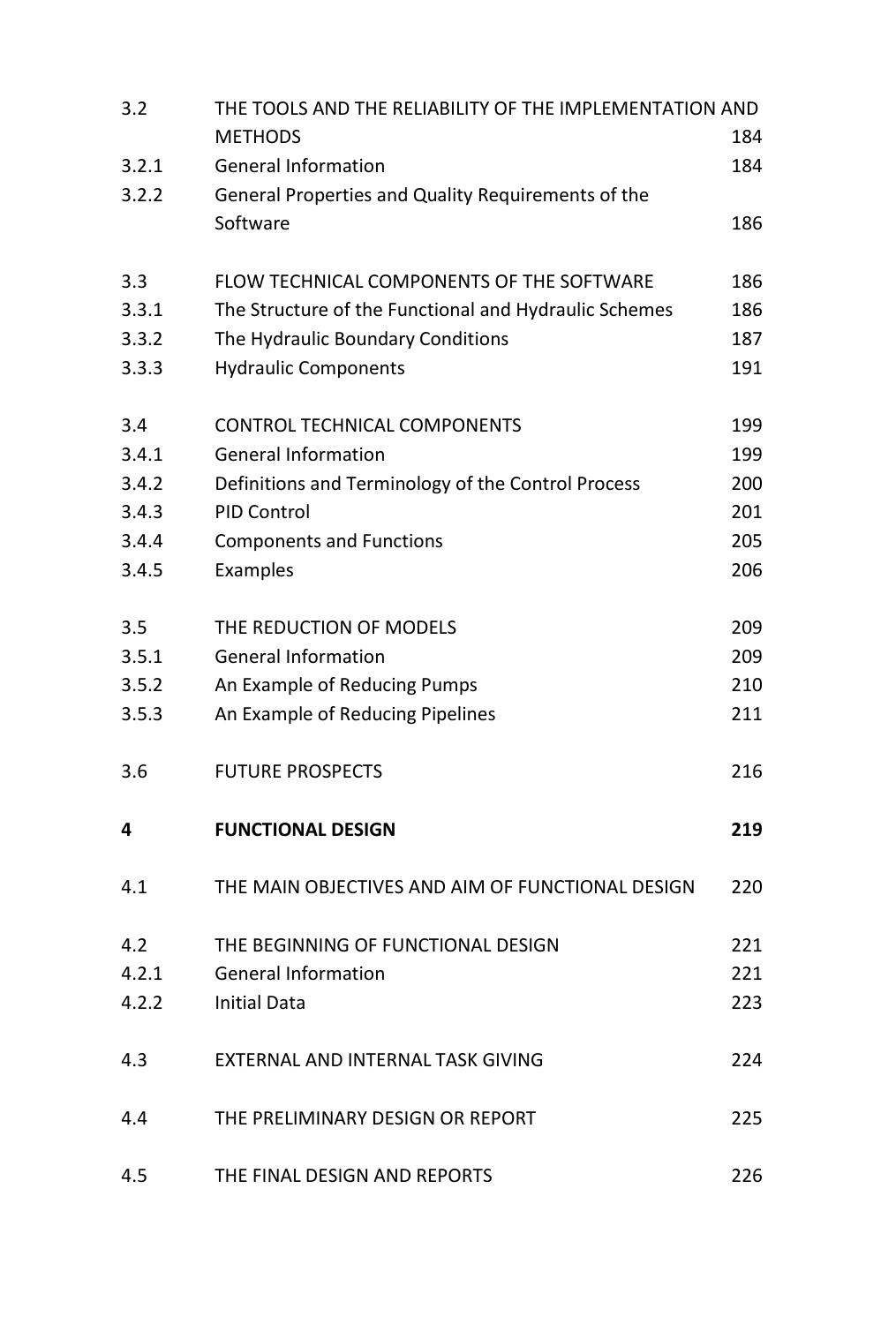| 4.6    | EXAMPLES OF THE MAIN OBJECTIVES OF FUNCTIONAL             |     |
|--------|-----------------------------------------------------------|-----|
|        | <b>DESIGN</b>                                             | 226 |
| 4.6.1  | The Reconstruction or Improvement of an Old or            |     |
|        | Constructed System-Functional design                      | 226 |
| 4.6.2  | The Design of a New System                                | 241 |
| 4.6.3  | Damage and Malfunction Analyses                           | 244 |
| 4.7    | <b>ENERGY SAVING AND ENERGY EFFICIENCY</b>                | 248 |
| 4.7.1  | <b>General Information</b>                                | 248 |
| 4.7.2  | <b>Steady Pumping</b>                                     | 250 |
| 4.7.3  | Pump Dimensioning-Constructed Pumping Stations            | 251 |
| 4.7.4  | The Gravitational Transmission Lines                      | 252 |
| 4.7.5  | The Control of a Dynamic Hydraulic Grade Line             | 254 |
| 4.7.6  | <b>Incorrect Operational Modes or Habits</b>              | 256 |
| 4.7.7  | Pressure and Flow Rate Controlled Pumping                 | 256 |
| 4.7.8  | Decreasing the Pressure Level and Pipeline Leaks          | 258 |
| 4.7.9  | The Importance of Air Release                             | 256 |
| 4.7.10 | Pump Selection-For Dynamic Efficiency                     | 245 |
| 4.7.11 | The Importance of the Dynamic Efficiency in Start-up      |     |
|        | <b>Situations</b>                                         | 263 |
| 4.7.12 | Rotational Speed Control In terms of Energy Economy       | 266 |
| 4.7.13 | Comparing the Energy Economy of Pumping Stations          | 268 |
| 4.7.14 | The Economic Control of Pumping Stations                  | 270 |
| 4.7.15 | The Evaluation of the Energy-Technical Condition of an    |     |
|        | <b>Installed Pump</b>                                     | 274 |
| 4.7.16 | Optimising the Pressure Levels of Networks                | 276 |
| 4.7.17 | The Specific Numbers of Energy Efficiency and Pumping     |     |
|        | Systems                                                   | 277 |
| 4.7.18 | The Energy Efficiency of Pipelines of the Pumping Station | 283 |
| 4.7.19 | A Check List for Different Methods to Save Energy         | 286 |
| 4.7.20 | From Determining the Problem to Corrective Measures       | 287 |
| 4.8    | <b>SPECIAL TASKS</b>                                      | 292 |
| 4.9    | <b>OPERATING INSTRUCTIONS</b>                             | 297 |
| 4.9.1  | <b>General Information</b>                                | 297 |
| 4.9.2  | The Structure of an Operating Instruction                 | 298 |
| 4.10   | A CHECKLIST FOR THE FUNCTIONAL DESIGN ENGINEER            | 303 |